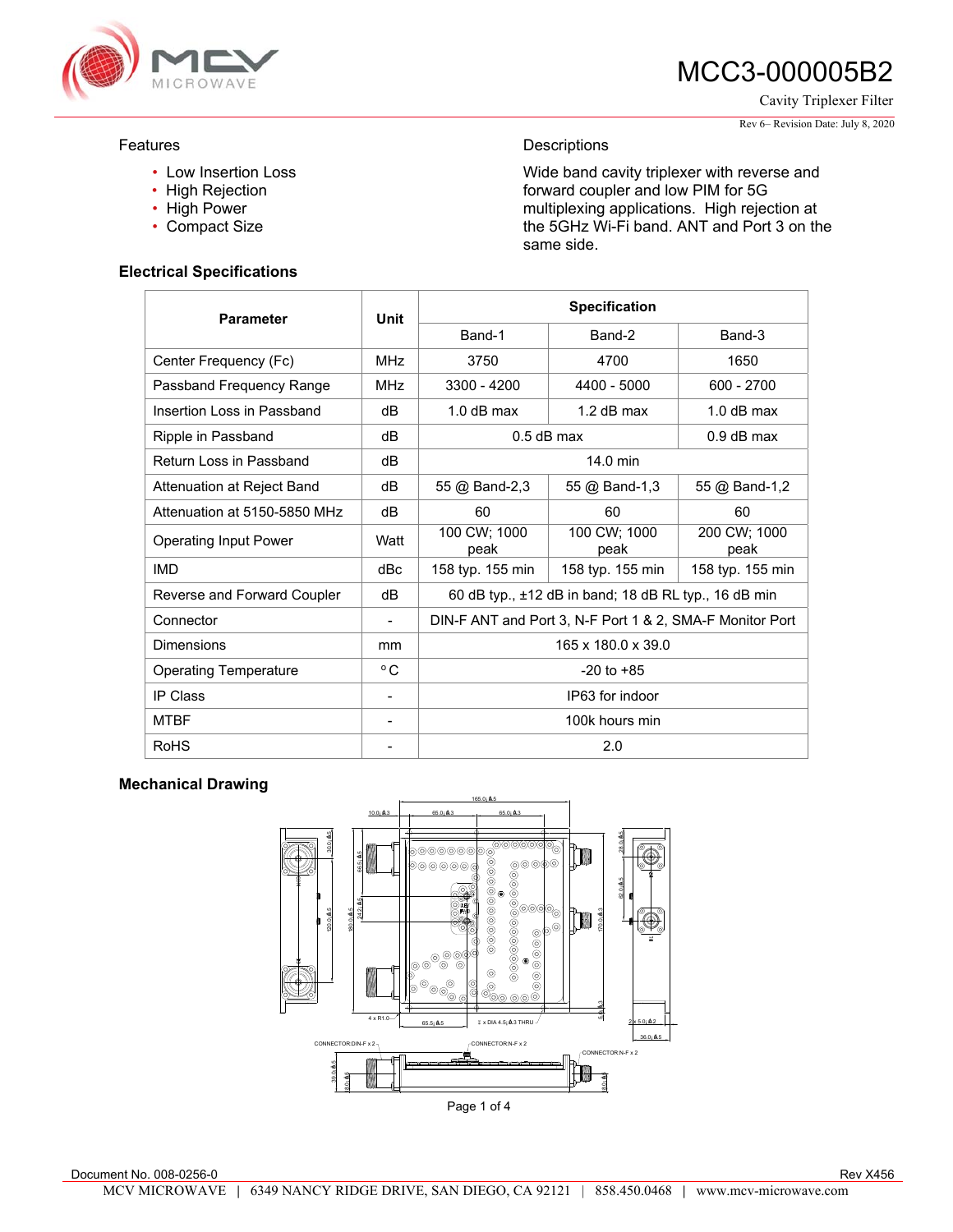

Cavity Triplexer Filter

Rev 6– Revision Date: July 8, 2020



Page 2 of 4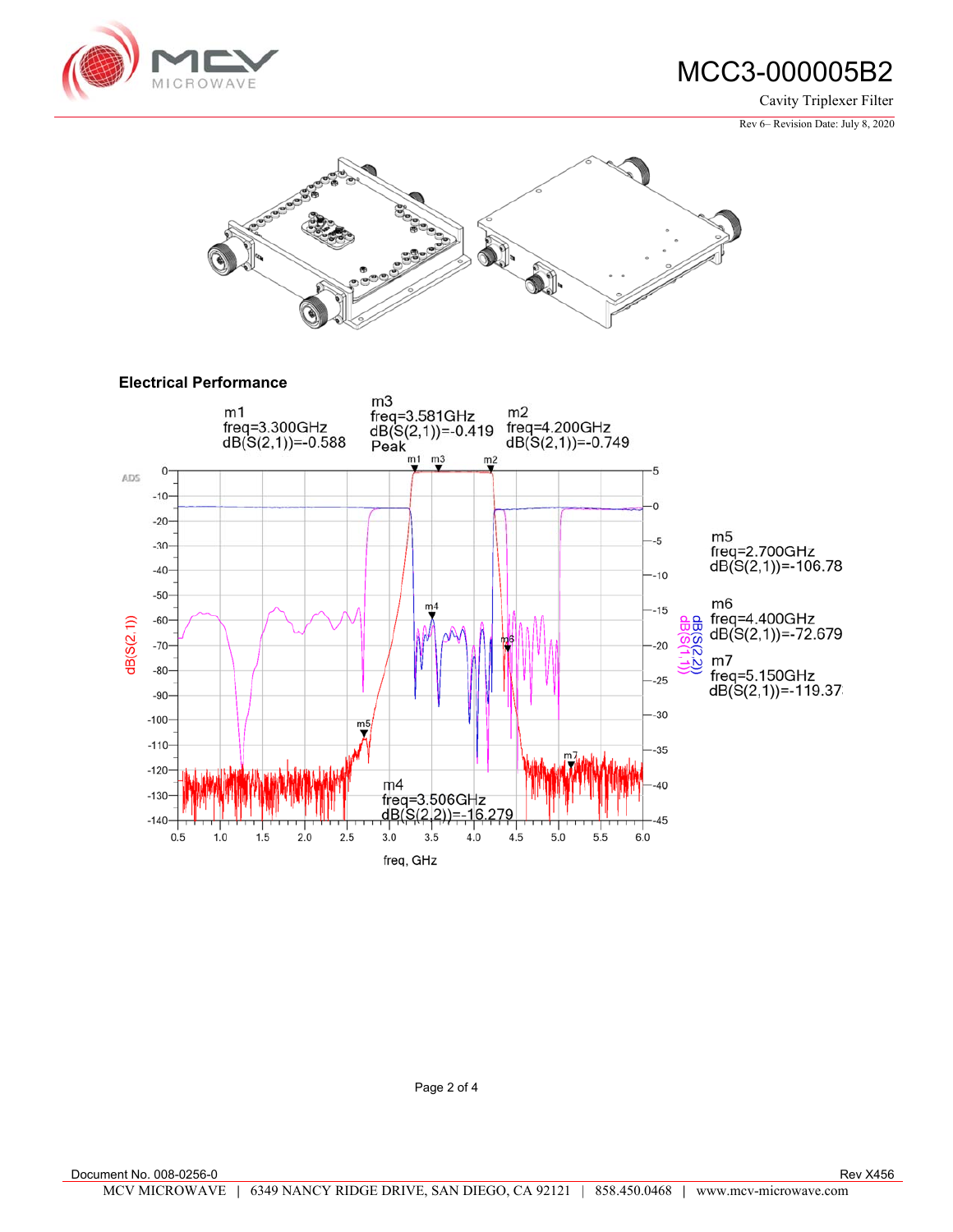

Cavity Triplexer Filter

Rev 6– Revision Date: July 8, 2020



Page 3 of 4